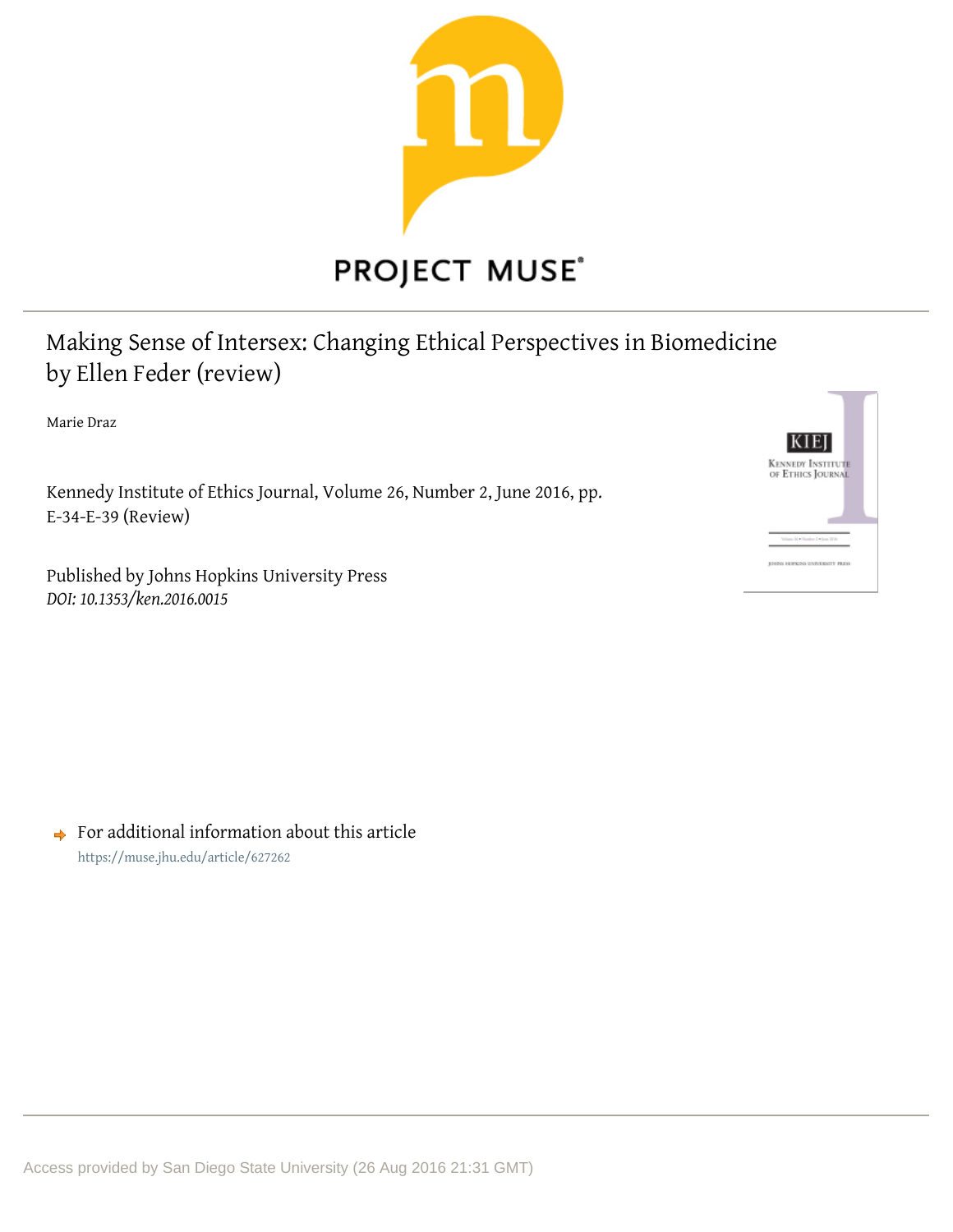# kennedy institute of ethics journal • june 2016 **REFERENCES**

- Hickey, Colin, Travis N. Rieder, & Jake Earl. Forthcoming. "Population Engineering and the Fight Against Climate Change." *Social Theory and Practice* 42 (4).
- Jamieson, Dale. 2014. *Reason in a Dark Time: Why the Struggle Against Climate Change Failed*—*and What It Means for Our Future.* Oxford: Oxford University Press.
- Nolt, John. 2011. "How Harmful are the Average American's Greenhouse Gas Emissions?" *Ethics, Policy and the Environment* 14 (1): 3-10.
- Sinnot-Armstrong, Walter. 2010. "It's Not My Fault: Global Warming and Individual Moral Obligations." In *Climate Ethics: Essential Readings*, edited by Stephen M. Gardiner, Simon Caney, Dale Jamieson, & Henry Shue, 332-346. Oxford: Oxford University Press.
- United Nations, Department of Economic and Social Affairs, Population Division. 2015. *World Fertility Patterns 2015 – Data Booklet (ST/ESA/ SER.A/370).*

# **Review: Ellen Feder,** *Making Sense of Intersex: Changing Ethical Perspectives in Biomedicine***, Indiana University Press, 2014**

In the  $21^{st}$  century, why is the birth of a child with atypical sex still considered a social emergency? Moreover, why does this social emergency continue to be treated as a medical problem? Given the powerful testimony of intersex scholars and activists over the past several decades about the significant harms perpetrated by the standard medical treatments, including genital surgery on infants, what accounts for the persistence of these practices?

Ellen Feder's important and impressively researched book, *Making Sense of Intersex*, makes a substantial contribution to these questions. By wading into the discussion on intersex treatment, Feder is well aware that she is entering a strange combination of well-worn territory and stubborn silences. Citing a litany of feminist theorists who have deployed intersex as a powerful example of the social construction of biological sex, Feder establishes early in the text that she seeks to recast the problem "not as one concerned with gender and genitalia, but as an *ethical* problem—that is to say, a problem located with those who find intolerable the variation that those with atypical sex anatomies embody" (2-3, emphasis added). By foregrounding ethics, in other words, Feder seeks to avoid a single-minded focus on sexual difference that she believes has dominated the conversation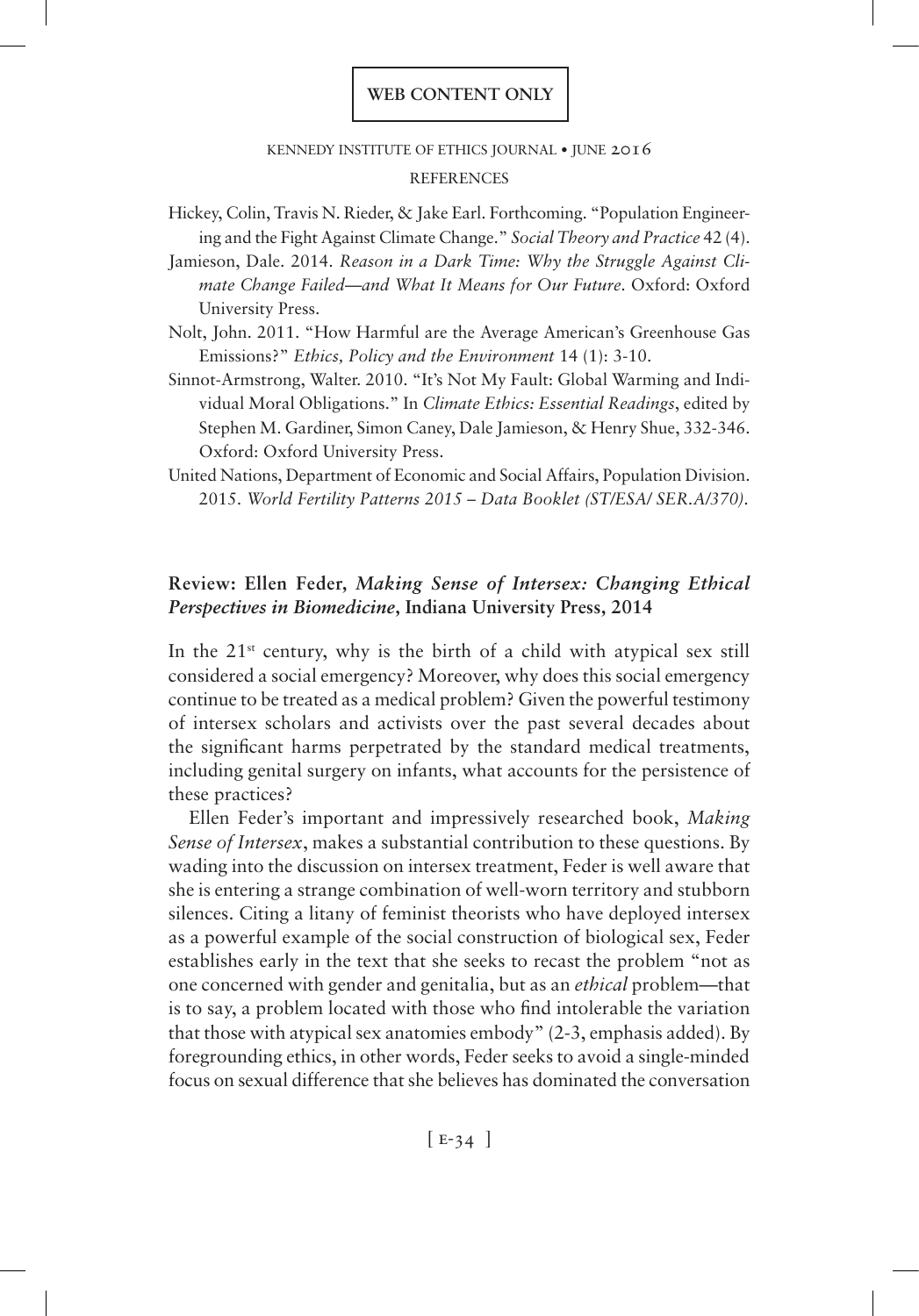#### book reviews — web content only

for too long. She takes inspiration on this front from a number of scholars and activists, such as Cheryl Chase and Suzanne Kessler, who have worked to resituate the "problem" of intersex as one of "stigma and trauma, not gender" (Chase quoted in Feder, 66).

As Feder develops her argument that the treatment of intersex should be understood as an ethical problem, she expects that the field of bioethics will be an obvious resource. To the contrary, however—and as detailed in a short history of bioethics in the opening pages of this book—she was surprised by the silence on the subject not only from philosophers in general but also from bioethicists in particular. Linking this silence to the 'confinement' of philosophy in the wake of the McCarthy era detailed by John McCumber in *Time in the Ditch,* Feder articulates both the promise of bioethics—as an applied field of philosophy that tackles concrete problems—and the limits of bioethics, limits that become especially apparent when bioethicists cast their primary aim as that of serving medical practitioners, or as "providing answers to questions that they [philosophers] are not permitted to pose themselves" (9).

In working to reinvigorate the philosophical creativity of bioethics, Feder argues that we should face the failures of conventional ethical frameworks (e.g. rights, autonomy, informed consent, enumeration of harms) to account for the prevailing models of decision-making and avail ourselves of different tools. In developing this toolbox, *Making Sense of Intersex* is distinctive (in the bioethics literature on medical issues and in the feminist literature on intersex) for at least three reasons. First, Feder draws on philosophy from the continental tradition. Many of these thinkers, such as Pierre Bourdieu (chapter 2), Friedrich Nietzsche and Sigmund Freud (chapter 3), and Maurice Merleau-Ponty (chapter 4), are not often present in discussions of medical ethics. Second, while *Making Sense of Intersex* is clearly indebted to the critiques of the medicalization put forward by intersex and feminist scholars and activists, Feder complicates a purely social reading of intersex conditions throughout the text. While she acknowledges that "the case [for demedicalization] is undeniably convincing […] there is an equally compelling case that some of the conditions with which genital variation are associated bring genuine health challenges that require not less, but substantially more, medical attention than has been afforded them" (21). Finally, her work relies on empirical research. "Talking to people had played no significant role in my training in philosophy" (11), Feder amusingly writes, and yet the lack of academic engagement with many of the topics driving her interest—such

 $[E-35]$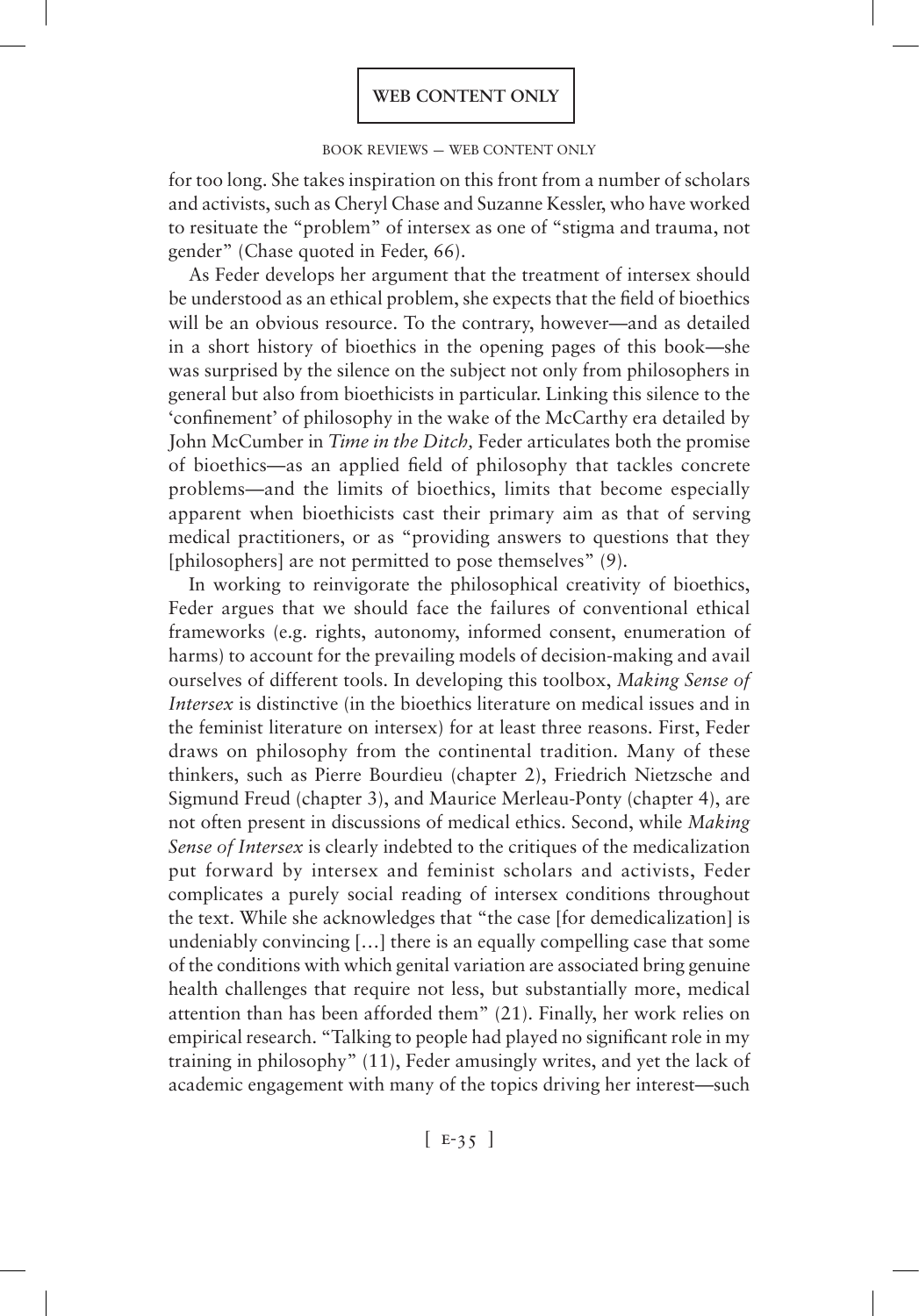### kennedy institute of ethics journal • june 2016

as the relationships between children, parents, and physicians, as well as the changing standard of care—led her to seek out conversations with parents and physicians that might fill some of these gaps.

Throughout *Making Sense of Intersex*, Feder argues that medical practitioners and bioethicists can both hold on to their fundamental concern to "think practically" (16) (a concern Feder shares) and do far more to examine the role of relationships, affect, and power in the management of intersex conditions. The "history lessons" of the first chapter nicely set the stage for this shift in perspective. While one dominant narrative portrays the history of intersex as a march from social curiosity to medicalized treatment, Feder argues that the treatment protocols developed in the early 20<sup>th</sup> century actually revitalize this earlier fascination with the potential social danger of intersex, producing a "convergence" that makes a number of related conditions become "disorders like no other" (15). Using Michel Foucault's account of normalization, the second part of the chapter examines both the ongoing medicalization of this social anxiety and the emergence of a counter-movement at the end of the 20<sup>th</sup> and beginning of the 21st century. Of particular note is Feder's reading of the 2006 consensus statement of the U.S. and European endocrinological societies as simultaneously groundbreaking and unsatisfying in its failure to fully reject earlier taxonomies. For example, while the consensus statement does not advocate cosmetic surgery, it does suggest that such surgery might still be justified insofar as it offers "relief for parents" (43).

The underexamined role of parents in the treatment of intersex conditions leads Feder to a study conducted by Suzanne Kessler that found a tendency for people to reject gender reassignment for themselves but to agree to it when asked to "imagine their child" as born with atypical genitalia (44). Chapter 2 analyzes the implications of this study by bringing together insights from feminist ethics of care and Bourdieu's analysis of the *habitus* in order to explore how common sense about gender formation impacts not only the lives of people with these conditions, but also their families. Drawing on her conversations with parents, Feder argues that recognizing the tension between "being attuned to a child's needs, and wanting 'what's best' for your child" is a necessary step in the process of parents learning to extricate themselves from "conventional wisdom" about what is best (62). Asking what else stands in the way of this identification, chapter 3 emphasizes the aesthetic and affective foundations of the decisions made by physicians and parents. Drawing on Nietzsche's *On the Genealogy of Morality*, as well as work by Jane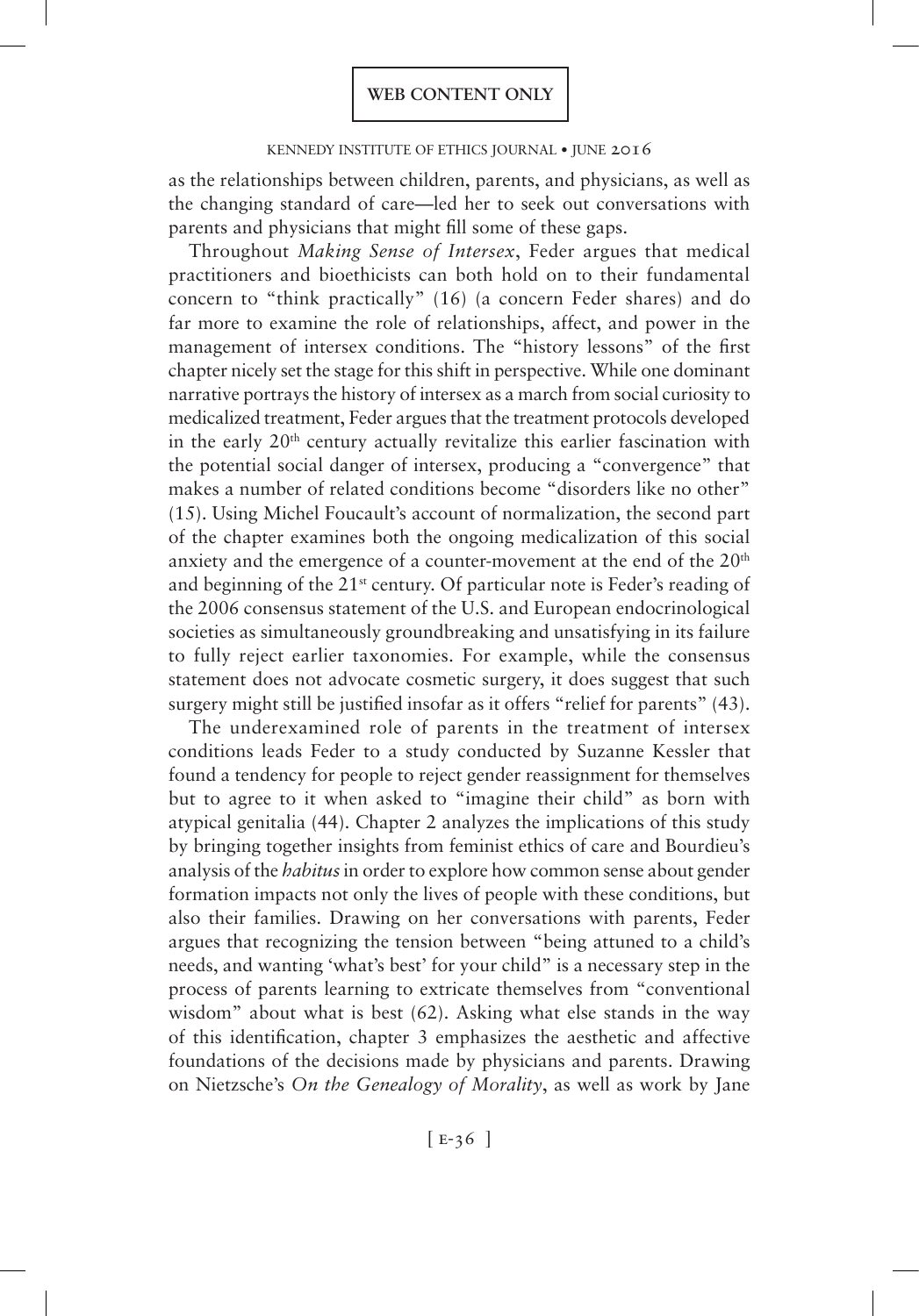#### book reviews — web content only

Flax and Judith Butler on the loss entailed by assuming normative gender identities*,* Feder develops an account of the "unconscious wish to spoil the enviable ambiguity the bodies of children with atypical sex are taken to exhibit" (88). Acknowledging that this is not an easy argument to make, Feder nevertheless convincingly demonstrates that envy is a powerful tool with which to analyze the disgust and shame animating the scene of treatment. If bioethics sidesteps these complex affects too quickly, Feder argues, we will fail to understand the challenges standing in the way of a "corporeal generosity" (85), or an ethical orientation that could animate affects such as gratitude to disrupt the disgust and shame cycling through the management of atypical sex.

While chapters 2 and 3 seek to shift our focus to the bodies of those responding to the "problem" of intersex, chapter 4 seeks a deeper appreciation of the harms caused by the standard of care. It does this by pairing Merleau-Ponty's account of the body schema with a firstperson narrative about the effects of genital surgery on infants. This phenomenological analysis, Feder argues, should serve as a "supplement" to conventional approaches to bioethics (109). By directing us to the embodied experience of medical treatment and to the harms that take place at the juncture of the corporeal and the psychic—and are reducible to neither—this analysis allows us to understand "the material and symbolic harms that prevalent forms of evidence in the field inadequately capture" (91). Having laid the groundwork for the tools that might allow us to better understand the ethical violations perpetrated by the standard of care, Feder then returns to the question of why the thorough and excellent critique of these practices over the past several decades "has not resulted in change equal to that revelation" (110). Chapters 5 and 6 take up this question through analyses of culture and the new standard of neutral nondirective medical counseling, respectively. The critique of a medical claim to neutrality pairs especially well with Feder's exploration into the extent to which we can understand ethical standards as cultural standards.

These questions about how to shift a culture (the habitus, or common sense, discussed in chapter 2) occupy the remainder of the book. In the final two chapters, Feder argues that the tradition of virtue ethics offers rich resources for shifting our understanding of what it means to parent ethically. This account focuses on the tension between control and vulnerability in parenting, insisting that "an unqualified promotion of parents' desire to safeguard their children from all pain cannot be in their best interests" (165). Contrasting this account with other approaches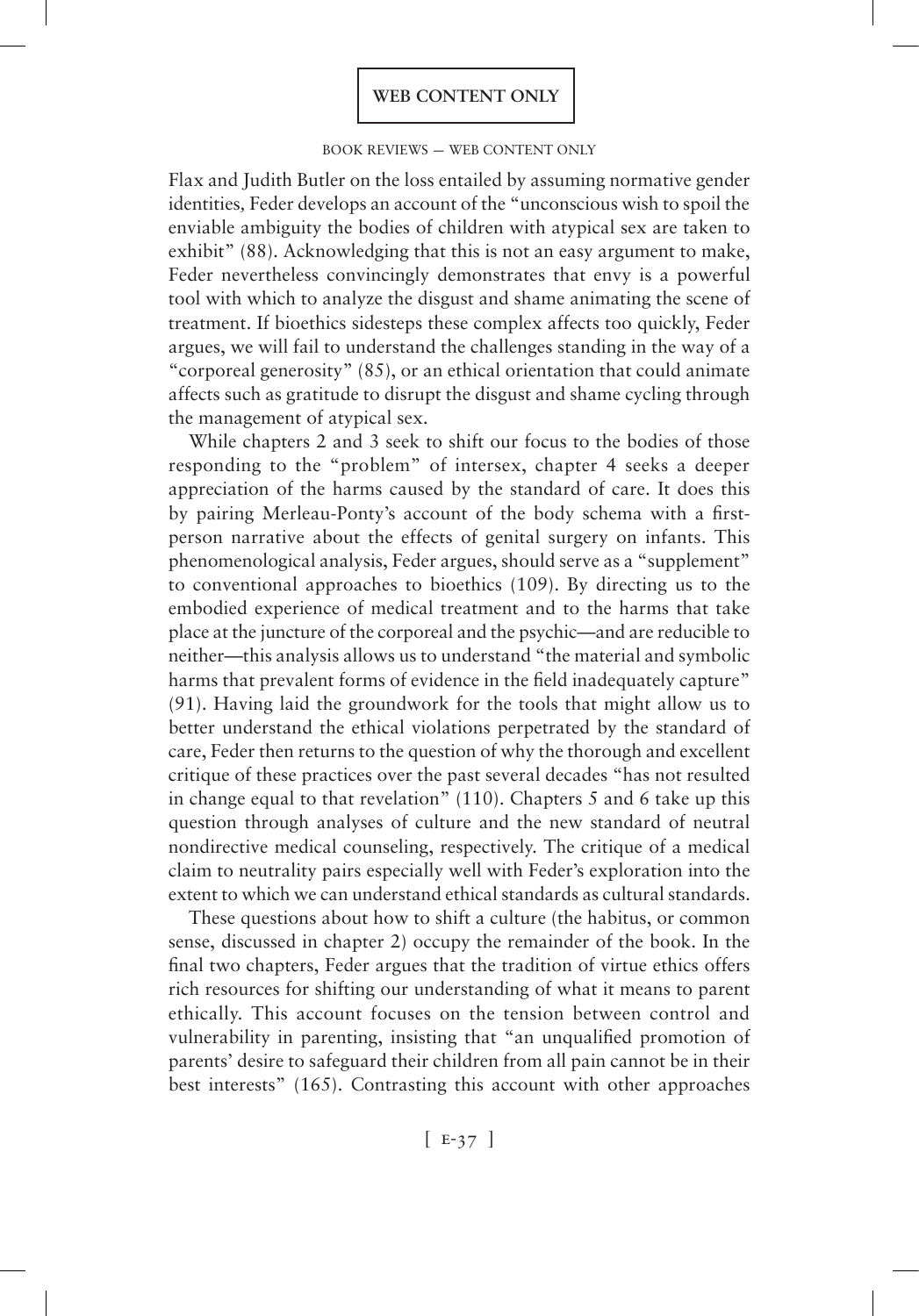## kennedy institute of ethics journal • june 2016

that emphasize family privacy, Feder then extends this critique to the notion of human rights. Relying on Debra Bergoffen's work on wartime rape as a specific ethical violation of a shared vulnerability, Feder argues that we must resist the marriage of autonomy and dignity often found in discussions of bioethics and human rights. This shift entails not only "[honoring] the dignity of the child's vulnerability" but also recognizing how the vulnerability of parents is wrapped up in decision-making about intersex conditions as well (192). The conclusion extends this meditation on shared vulnerability to the stories of physicians.

Feder's concluding argument about the need to better understand the harms caused by the attempt to ward off vulnerability is convincing. The stories of parents and physicians here lend a compelling depth to this ethical call. However, these final chapters also left me desiring a return to questions of history and power. How might an ethics based in a shared corporeal human vulnerability incorporate the insights of earlier chapters about the differential fields of power through which the lines of the human are drawn? Does this call risk flattening out the historical sense needed to understand why some bodies are seen as more dangerous than others? At the end of these final chapters, I was left thinking about why it is so difficult to be ethical (or perhaps simply philosophical at all, to recall her summons to philosophical parenting in chapter 7) when it comes to issues of gender, and the implications of this difficulty for an ethics grounded in shared vulnerability.

In this spirit, I would like to open up another line of inquiry. Following Feder's discussion of the affective and aesthetic foundations of medical decisions, what is the role of race in standards for genitalia? How might an account of the racialization of gender norms factor into the formulation of intersex as an ethical problem? Feder's rich work on disgust and shame in chapter 3 would lend itself well to an extended examination of how this history of race might be fueling anxiety about gender and sexual boundaries. I am thinking, for example, of María Lugones' work on "the organization of sex and gender under colonialism" and the grounding of racial hierarchies in the seemingly natural aesthetic standards of biological sex (Lugones 2007). While Feder does not engage with questions of race at length, the shift in perspective offered by her work invites us to pursue this connection as one that might give us an even fuller picture of the historical and often unconscious forces at work in the management of intersex conditions.